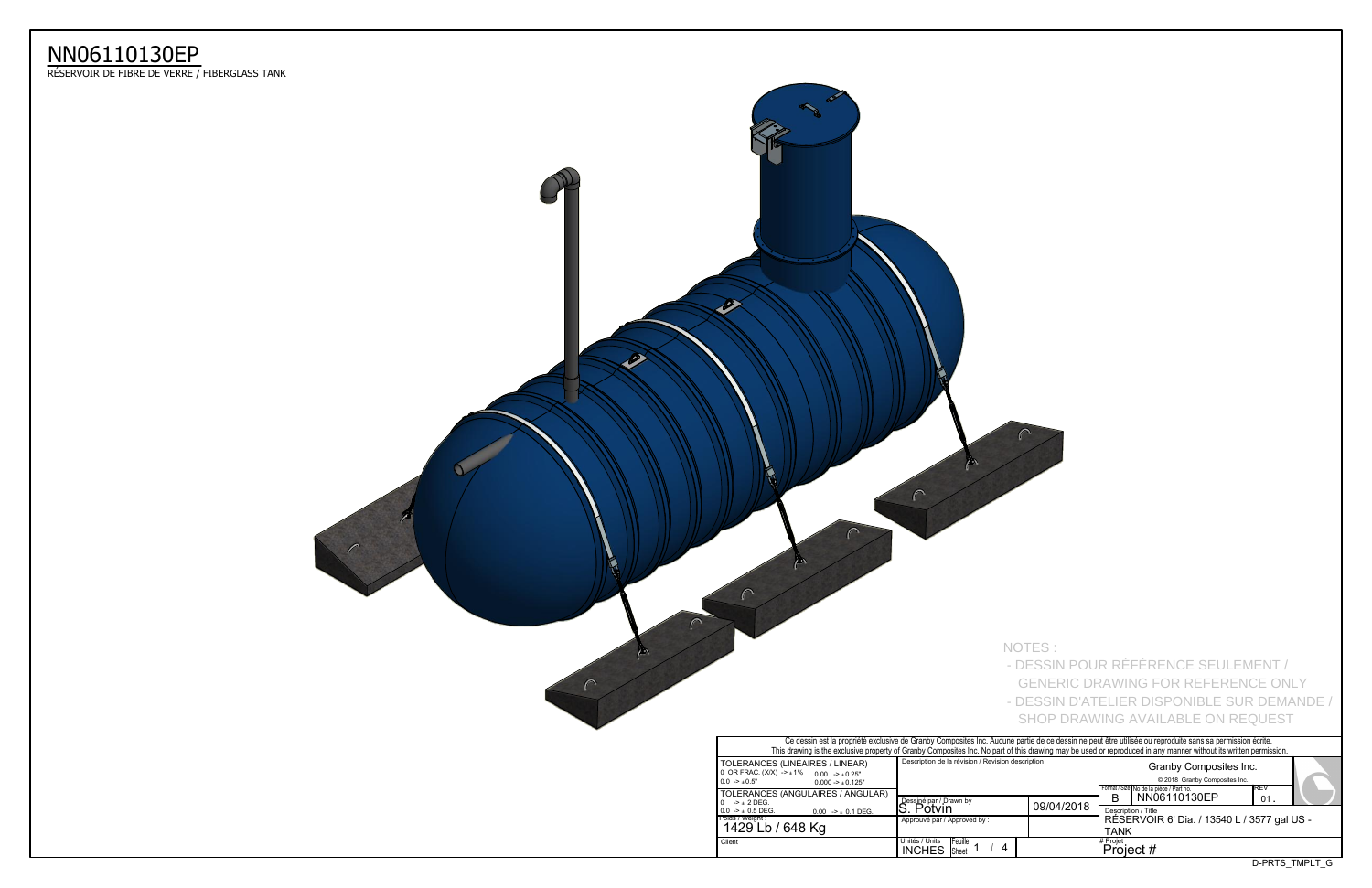D-PRTS\_TMPLT\_G

|                                                                                                                                     | Ce dessin est la propriété exclusive de Granby Composites Inc. Aucune partie de ce dessin ne peut être u<br>This drawing is the exclusive property of Granby Composites Inc. No part of this drawing may be used or repro |  |                   |  |  |  |  |
|-------------------------------------------------------------------------------------------------------------------------------------|---------------------------------------------------------------------------------------------------------------------------------------------------------------------------------------------------------------------------|--|-------------------|--|--|--|--|
| TOLERANCES (LINÉAIRES / LINEAR)<br>0 OR FRAC. $(X/X)$ -> $\pm 1\%$ 0.00 -> $\pm 0.25$ "<br>$0.0 -10.5$ "<br>$0.000 - 1.000 - 1.000$ | Description de la révision / Revision description                                                                                                                                                                         |  |                   |  |  |  |  |
| TOLERANCES (ANGULAIRES / ANGULAR)<br>$\rightarrow$ + 2 DEG.<br>$0.0 \rightarrow \pm 0.5$ DEG.<br>$0.00$ -> $\pm$ 0.1 DEG.           | Dessiné par / Drawn by<br>09/04/2018<br>S. Potvin                                                                                                                                                                         |  |                   |  |  |  |  |
| l Poids / Weiaht :<br>1429 Lb / 648 Kg                                                                                              | Approuvé par / Approved by:                                                                                                                                                                                               |  | <b>RÉS</b><br>TAN |  |  |  |  |
| Client                                                                                                                              | Unités / Units<br><b>IFeuille</b><br><b>INCHES</b><br><b>Sheet</b>                                                                                                                                                        |  | # Projet<br>Pro   |  |  |  |  |

## **Informations techniques / Technical informations**

- Profondeur d'enfouissement / Burrial depth: Selon les conditions géotechniques d'installation / According to the geotechnical installation conditions
- Diamètre intérieur / Inside Diameter : 72" / 1.829 m
- (Si requis) Quantité de courroies de fibre de verre avec attaches en acier galvanisé / (If required) Quantity of fiberglass anchoring straps : 3
- (Si requis) Quantité de blocs de béton armé / (If required) Quantity of reinforced concrete deadman anchors : 6
- Longueur minimale requise de la chaîne pour le levage à 60° / Minimum required length of the chain for the 60° lifting : 88" / 2.241 m
- $\bullet$  Évalué HS-20 à une profondeur d'enfouissement de 36 à 60 pouces , .9144 m à 1.524 m / HS-20 rated for burial depth from 36 to 60 inches , .9144 m to 1.524 m
- Fabriqué selon les exigences ANSI-AWWA D120 / Manufactured according to ANSI-AWWA D120 requirements
- Fabriqué selon les exigences NSF-61 pour eau potable / Manufactured according to NSF-61 requirements for drinkable water

Le réservoir doit être installé selon les instructions du manufacturier. / The tank must be installed in accordance with the manufacturer's instructions.

| Item           | Numéro de pièce / Part<br>Number                        | Qté /<br>Qty   | Description                                                                                                                                             | Check<br>List |                                                                                                                    |                                                   |        |                                                                                                                                                                                                                                                                                                          |
|----------------|---------------------------------------------------------|----------------|---------------------------------------------------------------------------------------------------------------------------------------------------------|---------------|--------------------------------------------------------------------------------------------------------------------|---------------------------------------------------|--------|----------------------------------------------------------------------------------------------------------------------------------------------------------------------------------------------------------------------------------------------------------------------------------------------------------|
| $\mathbf 1$    | ADPGILP001                                              | $\overline{2}$ | PLAQUES DE LEVAGE - LIFTING LUGS                                                                                                                        |               | PROPRIÉTÉS DU REMBLAI / BACKFILL PROPERTIES                                                                        | PAROI ISOLANTE OPTIONNELLE / -                    |        |                                                                                                                                                                                                                                                                                                          |
| $\overline{2}$ | <b>ENSCOUR6</b>                                         | $\mathbf{3}$   | JEUX DE COURROIES ET BLOCS DE BÉTON - ANCHORING KIT                                                                                                     |               | N1 - GRAVILLON 1/8" À 3/4" OU PIERRE NETTE 1/2"                                                                    | OPTIONAL INSULATION FOAM                          |        |                                                                                                                                                                                                                                                                                                          |
| 3              | EV480                                                   | $\overline{1}$ | ENSEMBLE ÉVENT - 4" SCH. 80 - VENT KIT                                                                                                                  |               | 1/8" TO 3/4" PEA GRAVEL OR 1/2" CRUSHED STONE<br>N2 - REMBLAI PRIMAIRE, GRAVILLON 1/8" À 3/4" OU PIERRE NETTE 1/2" |                                                   |        |                                                                                                                                                                                                                                                                                                          |
|                | GMHE30-COVER01                                          | $\overline{1}$ | COUVERCLE DE TROU HOMME CADENASSABLE AVEC PENTURE - 30" DIA. FRP.                                                                                       |               | PRIMARY BACKFILL, 1/8" TO 3/4" PEA GRAVEL OR 1/2" CRUSHED STONE                                                    |                                                   |        |                                                                                                                                                                                                                                                                                                          |
|                |                                                         |                | - LOCKABLE MAN HOLE COVER WITH HINGE                                                                                                                    |               | N3 - REMBLAI SECONDAIRE, SABLE GROSSIER OU GRAVIER 1 1/2" OU MOINDRE                                               |                                                   |        |                                                                                                                                                                                                                                                                                                          |
| 5              | MH-30 (12"L.)                                           |                | TROU D'HOMME - 30" DIA. x 12" L. - MANHOLE                                                                                                              |               | SECONDARY BACKFILL, COARSE SAND OR GRAVEL 1 1/2" OR LESS                                                           |                                                   |        |                                                                                                                                                                                                                                                                                                          |
| 6              | MHE-30 (48"L.)                                          | $\overline{1}$ | EXTENSION DE TROU D'HOMME - 30" DIA. x 48" L. - MANHOLE EXTENSION                                                                                       |               |                                                                                                                    |                                                   |        | 13<br>À DÉTE<br>TO BE DI                                                                                                                                                                                                                                                                                 |
| $\overline{7}$ | <b>PFV01414</b>                                         |                | PLAQUE ANTI-VORTEX 0.5" x 13.5" x 13.5" - ANTI-VORTEX PLATE                                                                                             |               |                                                                                                                    |                                                   |        |                                                                                                                                                                                                                                                                                                          |
|                | TP80400G01 (40"L.)                                      | $\overline{2}$ | TUYAU PVC GRIS - 4" SCH.80 - PVC PIPE GREY                                                                                                              |               |                                                                                                                    |                                                   |        |                                                                                                                                                                                                                                                                                                          |
| 9              | TP80400G01 (9"L.)                                       |                | TUYAU PVC GRIS - 4" SCH.80 - PVC PIPE GREY                                                                                                              |               |                                                                                                                    |                                                   |        | M2)<br>$8'-2$<br>$\sqrt{}$ N1                                                                                                                                                                                                                                                                            |
|                |                                                         |                | 3'-9 3/4"<br>$[1.16 \; m]$<br>12" Min. / .305 m Min.<br>VOIR INFORMATIONS TECHNIQUES /<br>SEE TECHNICAL INFORMATIONS                                    |               | 5(6)<br>10<br>9<br>11                                                                                              | NIVEAU DU SOL<br>GROUND LEVEL                     |        | $1'-0''$<br>$[.30 \text{ m}]$                                                                                                                                                                                                                                                                            |
|                | <b>Informations techniques / Technical informations</b> |                | Ancrage optionel selon les conditions du terrain / Optional anchoring depending on the tank's environment                                               |               |                                                                                                                    | (8)(7)                                            | NOTES: | - DESSIN POUR RÉFÉRENCE SEULEME<br><b>GENERIC DRAWING FOR REFERENCE</b><br>- DESSIN D'ATELIER DISPONIBLE SUR I<br>SHOP DRAWING AVAILABLE ON REQU<br>Ce dessin est la propriété exclusive de Granby Composites Inc. Aucune partie de ce dessin ne peut être utilisée ou reproduite sans sa permission écr |
|                | Diamètre intérieur / Inside Diameter : 72" / 1.829 m    |                | • Profondeur d'enfouissement / Burrial depth: Selon les conditions géotechniques d'installation / According to the geotechnical installation conditions |               |                                                                                                                    |                                                   |        | This drawing is the exclusive property of Granby Composites Inc. No part of this drawing may be used or reproduced in any manner without its written per                                                                                                                                                 |
|                |                                                         |                | (Si requis) Quantité de courroies de fibre de verre avec attaches en acier galvanisé / (If required) Quantity of fiberglass anchoring straps : 3        |               | TOLERANCES (LINÉAIRES / LINEAR)                                                                                    | Description de la révision / Revision description |        | Granby Composites Inc.                                                                                                                                                                                                                                                                                   |

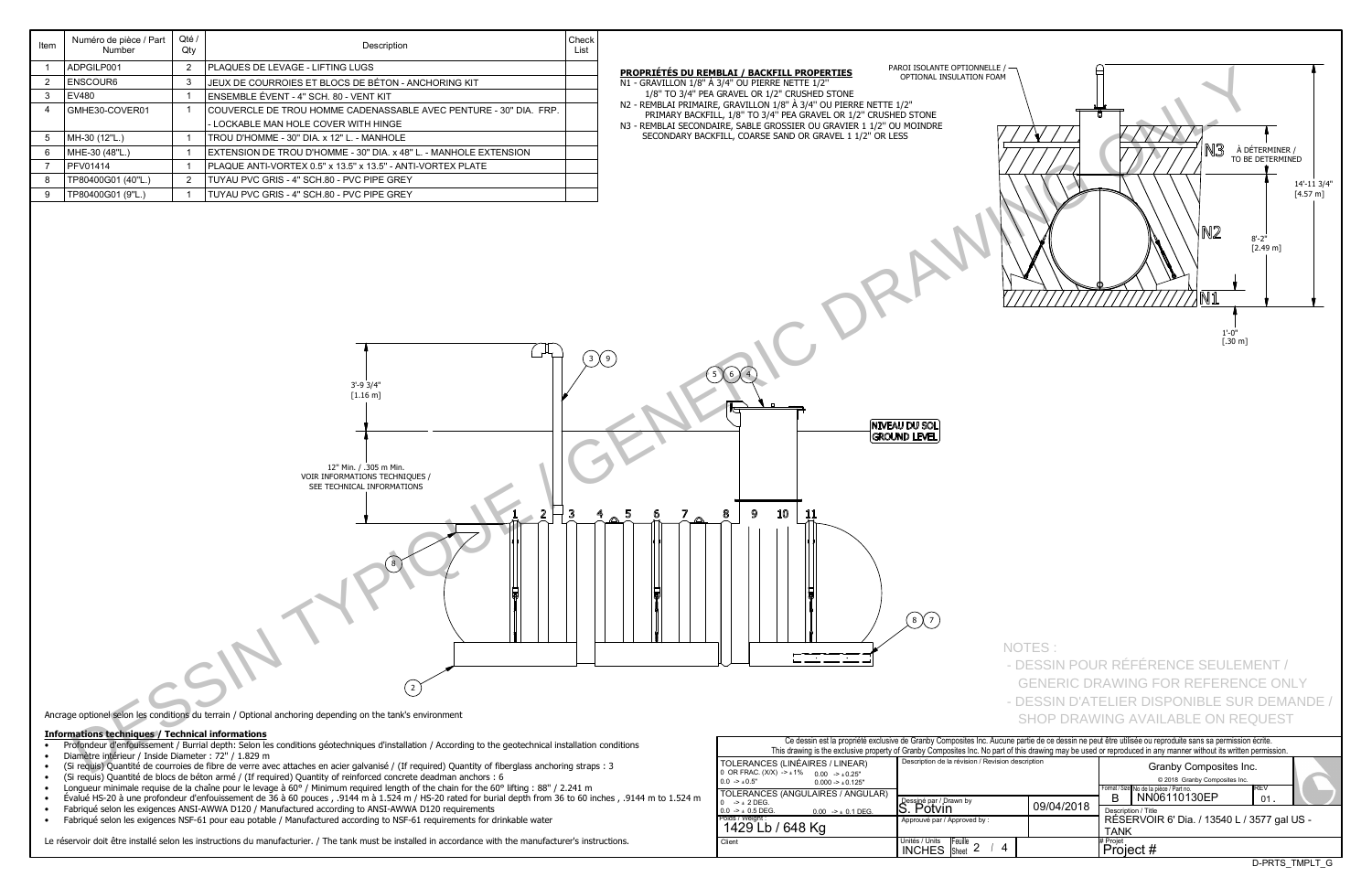| . Given and thing that is about the representation in any manner that backed in Kennikon behind of the |             |           |                                             |                |  |  |  |  |  |  |
|--------------------------------------------------------------------------------------------------------|-------------|-----------|---------------------------------------------|----------------|--|--|--|--|--|--|
|                                                                                                        | description |           |                                             |                |  |  |  |  |  |  |
|                                                                                                        |             |           | © 2018 Granby Composites Inc.               |                |  |  |  |  |  |  |
|                                                                                                        |             |           | Format / Size No de la pièce / Part no.     | IREV           |  |  |  |  |  |  |
|                                                                                                        |             |           | NN06110130EP                                | 01             |  |  |  |  |  |  |
|                                                                                                        | 09/04/2018  |           | Description / Title                         |                |  |  |  |  |  |  |
|                                                                                                        |             |           | RÉSERVOIR 6' Dia. / 13540 L / 3577 gal US - |                |  |  |  |  |  |  |
|                                                                                                        |             | TANK      |                                             |                |  |  |  |  |  |  |
|                                                                                                        |             | # Projet  |                                             |                |  |  |  |  |  |  |
|                                                                                                        |             | Project # |                                             |                |  |  |  |  |  |  |
|                                                                                                        |             |           |                                             | D-PRTS TMPLT G |  |  |  |  |  |  |



NOTES : - DESSIN POUR RÉFÉRENCE SEULEMENT /

 GENERIC DRAWING FOR REFERENCE ONLY - DESSIN D'ATELIER DISPONIBLE SUR DEMANDE /

SHOP DRAWING AVAILABLE ON REQUEST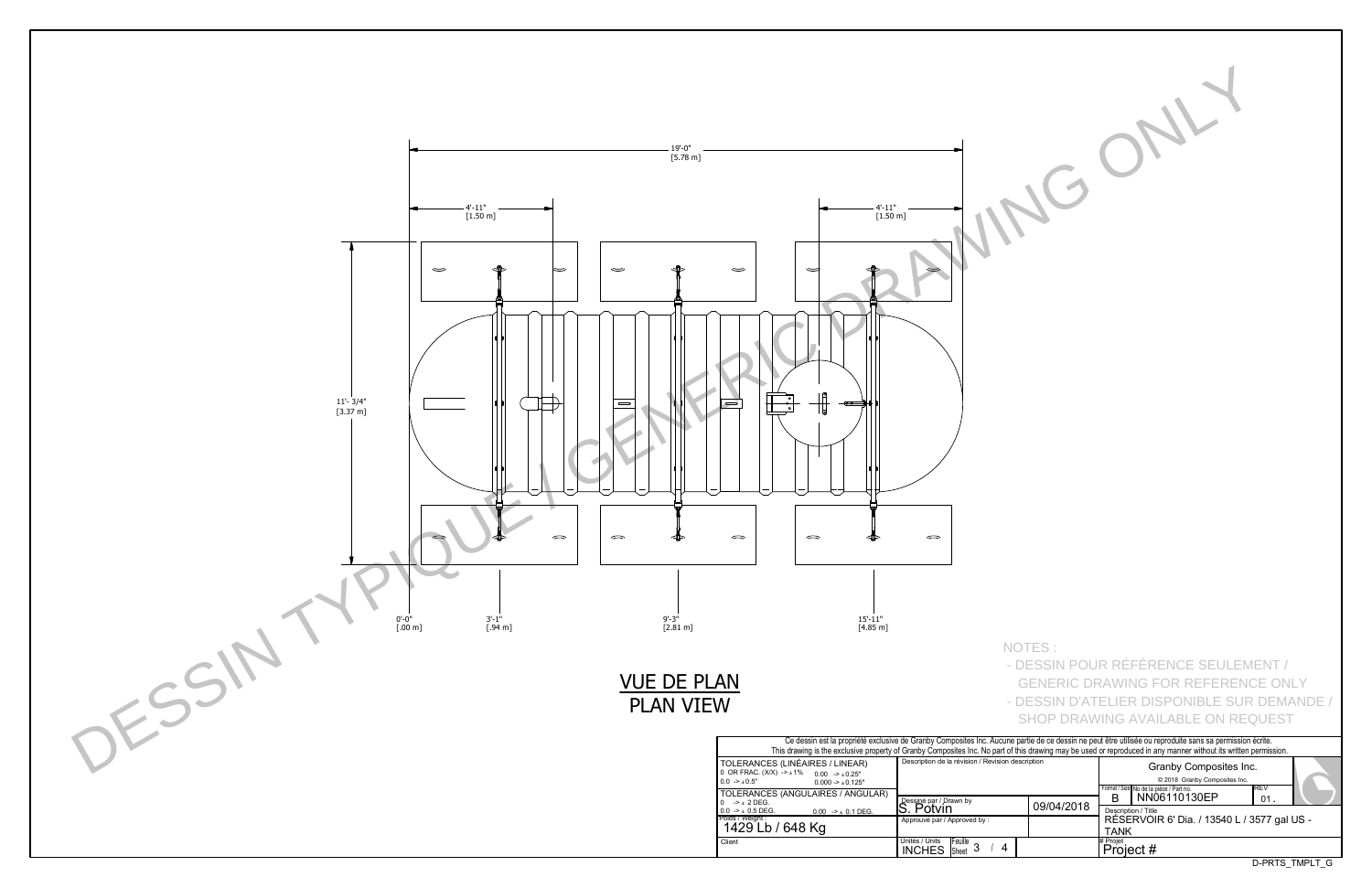Fiberglass Strap Guide

 $\overline{\phantom{a}}$  , and the set of the set of the set of the set of the set of the set of the set of the set of the set of the set of the set of the set of the set of the set of the set of the set of the set of the set of the s Directement installé sur le réservoir -Directly installed on the tank

D-PRTS\_TMPLT\_G

| Ce dessin est la propriété exclusive de Granby Composites Inc. Aucune partie de ce dessin ne peut être utilisée ou reproduite sans sa permission écrite.<br>This drawing is the exclusive property of Granby Composites Inc. No part of this drawing may be used or reproduced in any manner without its written permission. |                                                                 |            |                      |                                                                                                    |                |  |  |  |  |  |  |  |
|------------------------------------------------------------------------------------------------------------------------------------------------------------------------------------------------------------------------------------------------------------------------------------------------------------------------------|-----------------------------------------------------------------|------------|----------------------|----------------------------------------------------------------------------------------------------|----------------|--|--|--|--|--|--|--|
| S (LINÉAIRES / LINEAR)<br>$X) -\pm 1\%$<br>$0.00 \rightarrow 0.25"$<br>$0.000 - 1.0125$ "<br>S (ANGULAIRES / ANGULAR)                                                                                                                                                                                                        | Description de la révision / Revision description               |            |                      | Granby Composites Inc.<br>© 2018 Granby Composites Inc.<br>Format / Size No de la pièce / Part no. | IREV           |  |  |  |  |  |  |  |
|                                                                                                                                                                                                                                                                                                                              | Dessiné par / Drawn by                                          | 21/06/2017 | в                    | ENSCOUR6                                                                                           | Α.             |  |  |  |  |  |  |  |
| $0.00$ -> $\pm$ 0.1 DEG.                                                                                                                                                                                                                                                                                                     | Potvin                                                          |            |                      | Description / Title                                                                                |                |  |  |  |  |  |  |  |
|                                                                                                                                                                                                                                                                                                                              | Approuvé par / Approved by:                                     |            |                      | JEUX DE COURROIES ET BLOCS DE BÉTON -                                                              |                |  |  |  |  |  |  |  |
|                                                                                                                                                                                                                                                                                                                              |                                                                 |            | <b>ANCHORING KIT</b> |                                                                                                    |                |  |  |  |  |  |  |  |
|                                                                                                                                                                                                                                                                                                                              | Unités / Units<br><b>IFeuille</b><br>Sheet $4$<br><b>INCHES</b> |            | # Projet             |                                                                                                    |                |  |  |  |  |  |  |  |
|                                                                                                                                                                                                                                                                                                                              |                                                                 |            |                      |                                                                                                    | D-PRTS TMPLT G |  |  |  |  |  |  |  |



## **Tendeur / Turnbuckle**

- Forgé d'acier au carbone, galvanisé à chaud / Forged carbon steel, hot-dip galvanized - Conformément aux spécifications américaines FF-T-791B Type 1, forme 1 (cage ouverte) / In accordance with US specifications FF-T-791B Type 1, Form 1 (open cage). - Coefficient de sécurité 5:1 / Safety factor 5:1 - Testé à 5,200 Lbs / Working load 5,200 Lbs **Bloc de bpton armp / Concrete deadman anchor**
- Poids : 1,093 Lbs / Weight : 1,093 Lbs
- Renforcé d'acier galvanisé / Reinforced with galvanized steel
- **Courroie de fibre de verre / Fiberglass strap**
- Fait de fibre de verre de haute qualité / High quality fiberglass
- Testé à 20,000 Lbs / Working load 20,000 Lbs
- Résistance maximale : 45,000 Lbs / Ultimate rated 45,000 Lbs
- Muni d'anneaux en acier galvanisé / Equipped with galvanized steel rings

Approuvé par / Approved by : INCHES Sheet 4 / 4 Description de la révision / Revision Poids / Weight : Client **Example 1** Units / Units | Units | Equille 4 | 4 | 4 | 4 | + Projet Dessiné par / Drawn by<br>S. Potvin TOLERANCES (LINÉAIRES / LINEAR) 0 OR FRAC. (X/X) -> ±1% 0.00 -> ±0.25"  $0.0 \rightarrow \pm 0.5"$  $0.000 - 10.125$ " TOLERANCES (ANGULAIRES / ANGULAR) 0  $->$   $\pm$  2 DEG.  $0.00$  ->  $\pm$  0.1 DEG.